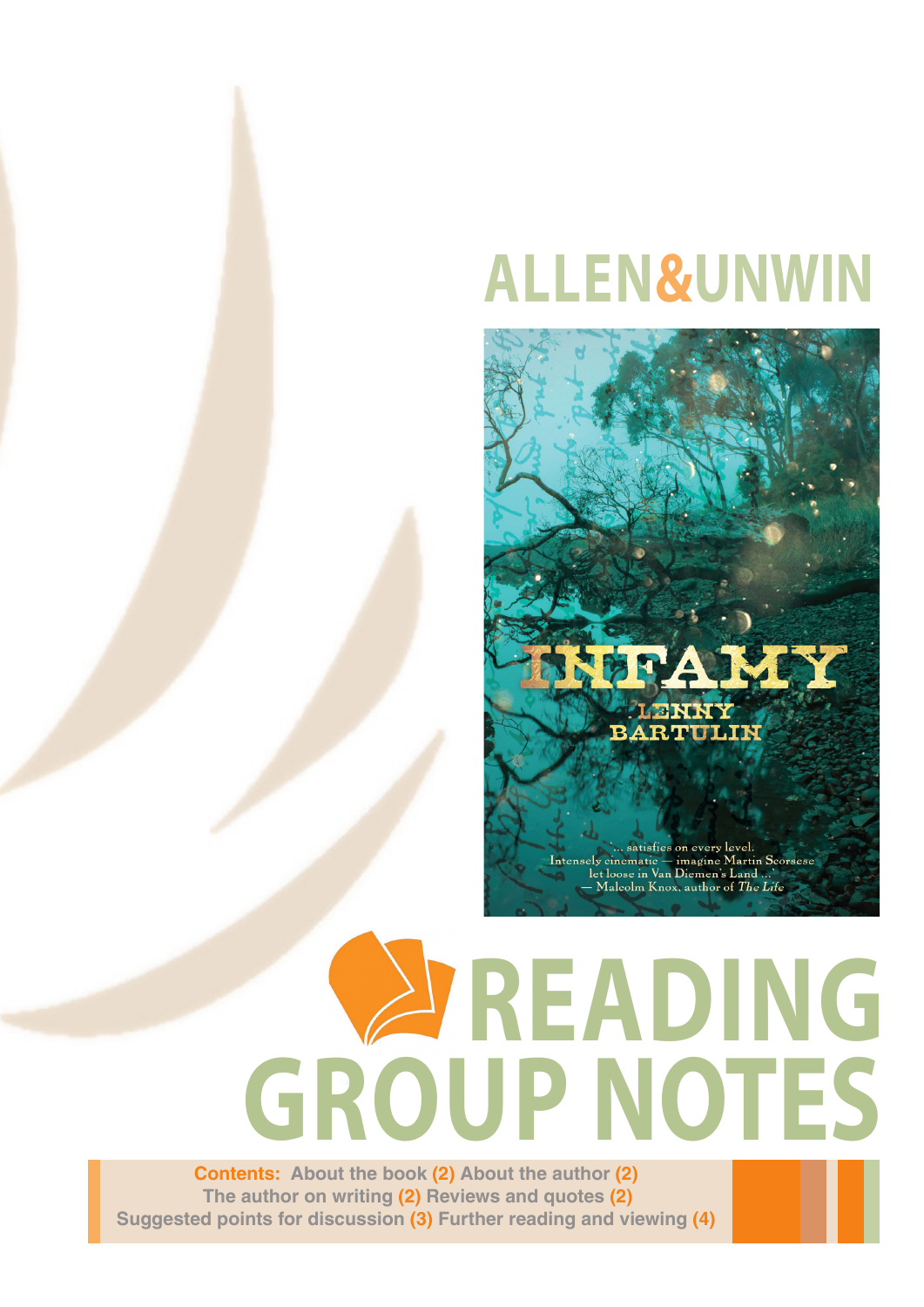#### **About the book**

*REWARD: Twenty gallons of Rum for the Delivery into My Custody of one Colonel George Bloody Arthur. The Reprobate's Offences include Fraudulently Impersonating a Lieutenant Governor. For I Am the TRUE George!*

William Burr, the son of an English settler in South America, had a steady job hunting mahogany pirates in British Honduras. One day, injured and recovering after a jungle skirmish, he receives a letter from John McQuillan, his old friend and now Chief Police Magistrate in Hobart Town, with the offer of a reward for the capture of a notorious outlaw: and so Burr sets sail for the Antipodes, though with little idea of what to expect. He arrives in Van Diemen's Land, the most isolated and feared penal colony of the British Empire, in 1830 to find a world of corruption, brutality and mystical beauty. Following the trail of Brown George Coyne, the charismatic outlaw leader of a band of escaped convicts, Burr is soon rushing headlong through the surreal, mesmerising Vandemonian wilderness, where he will discover not only the violent truth of British settlement, but also the love of a woman, and the friendship of an Aboriginal tracker, himself an outcast on an island of outcasts.

A brilliant and beguiling Australian Western by a writer of astonishing talent. Visceral, phantasmagoric, explosive and exhilarating - you have never read anything like it.

#### **About the author**

Lenny Bartulin is the author of the *Jack Susko* trilogy and a published poet. Born and bred in Hobart, he is currently living in the Blue Mountains.

#### **The author, Lenny Bartulin, on writing** *Infamy*

'The first time the idea came to me was while I was researching a story that I'd planned to set in the present; but once I'd begun, I had a strong sense that without a prologue of Tasmanian history, it was going to be difficult for me to make the novel what I wanted it to be. So I started looking into the past and that took over very quickly. And I was kind of pissed off that a lot of stuff I'd discovered about the history had been completely absent throughout my education in Tasmania through the 70's and 80's.

Writing the book took about three years in total, from idea to manuscript. It involved returning to Tasmania for a year after some time away, travelling to the west coast and midlands, the usual historical research and about two years worth of reading.'

#### **Reviews & Quotes**

'Lenny Bartulin sets the scene for a rollicking, dark tale set in the bloody midst of Tasmania's colonial past . . . *Infamy*  will no doubt face comparison to other epic Australian historical novels in similar settings. It will acquit itself very well.' - Tim Coronel, *Books & Publishing*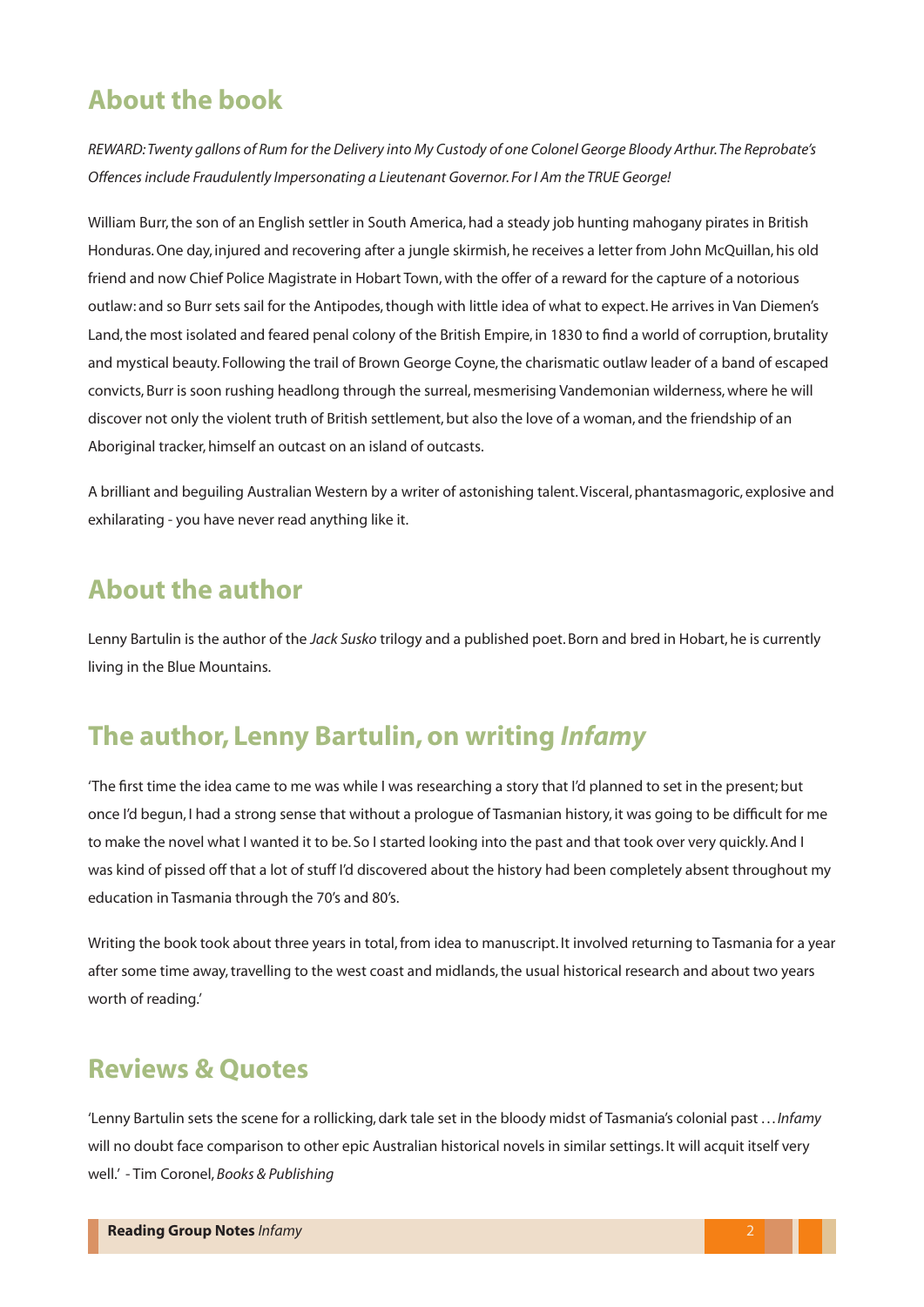'Written by a Tasmanian author, *Infamy* is brilliant. It's intriguing, fast-paced, historical and uncensored, with just enough romance to satisfy . . .' - *The Launceston Examiner*

#### **For discussion**

- *Infamy* is set at a time of intense cultural conflict and violence between the colonial and native inhabitants of Van Diemen's Land. Consider the character of William Burr and his position as an outsider brought in to this conflict. Where do you think his sympathies lie and in what ways does he challenge these turbulent relations?
- Lieutenant Governor George Arthur appears in the novel as a man both cruel and considerate. How do you see him? What do you make of his attitude and policies towards the indigenous population of Van Diemen's Land?
- How much of a role do you think the Vandemonian landscape plays in the novel? Is it a character in its own right?
- Consider the vision of Brown George Coyne. Do you think that he is truly mad? Or is he a product of his environment, i.e. the convict system and transportation, and subsequently the island of Van Diemen's Land itself?
- 'And he cursed this land, that would not open up to him, that wasn't his land and he not of it, and so its secrets remained hidden' (p. 78). Discuss the impact of the landscape of Van Diemen's Land to Robert Ringa's sense of identity. What assumptions are made by the authorities about his relationship with the landscape? And what implications does his role as a tracker have in shaping his relations with the natives of Van Diemen's Land?
- Consider the role of wealth and gold as a primary motivator for the characters of *Infamy*. In what ways does it control, corrupt and shift allegiances? Particularly consider its significance in the final destruction of the dream of 'Alluvium'.
- $\gtrsim$  Discuss the cultural and communication barriers in the developing relationship between Ellen Vaughan and Robert Ringa. How are the characters initial assumptions challenged and ultimately, how is their developing relationship integral to their survival?
- Despite brown George Coyne's vision for a new civilization, discuss the similarities between his vision and the current state of colonial governance in Van Diemen's Land. Consider his visions of wealth, treatment of the natives, use of violence and hierarchy of power.
- Discuss the significance of the final burial ritual of the young native girl by Robert Ringa and Black Betty (pp. 319 – 320). In what ways have all three indigenous characters suffered at the hands of the invading white colonials and how does this sense of ritual, culture and identity help them begin to heal these wounds?